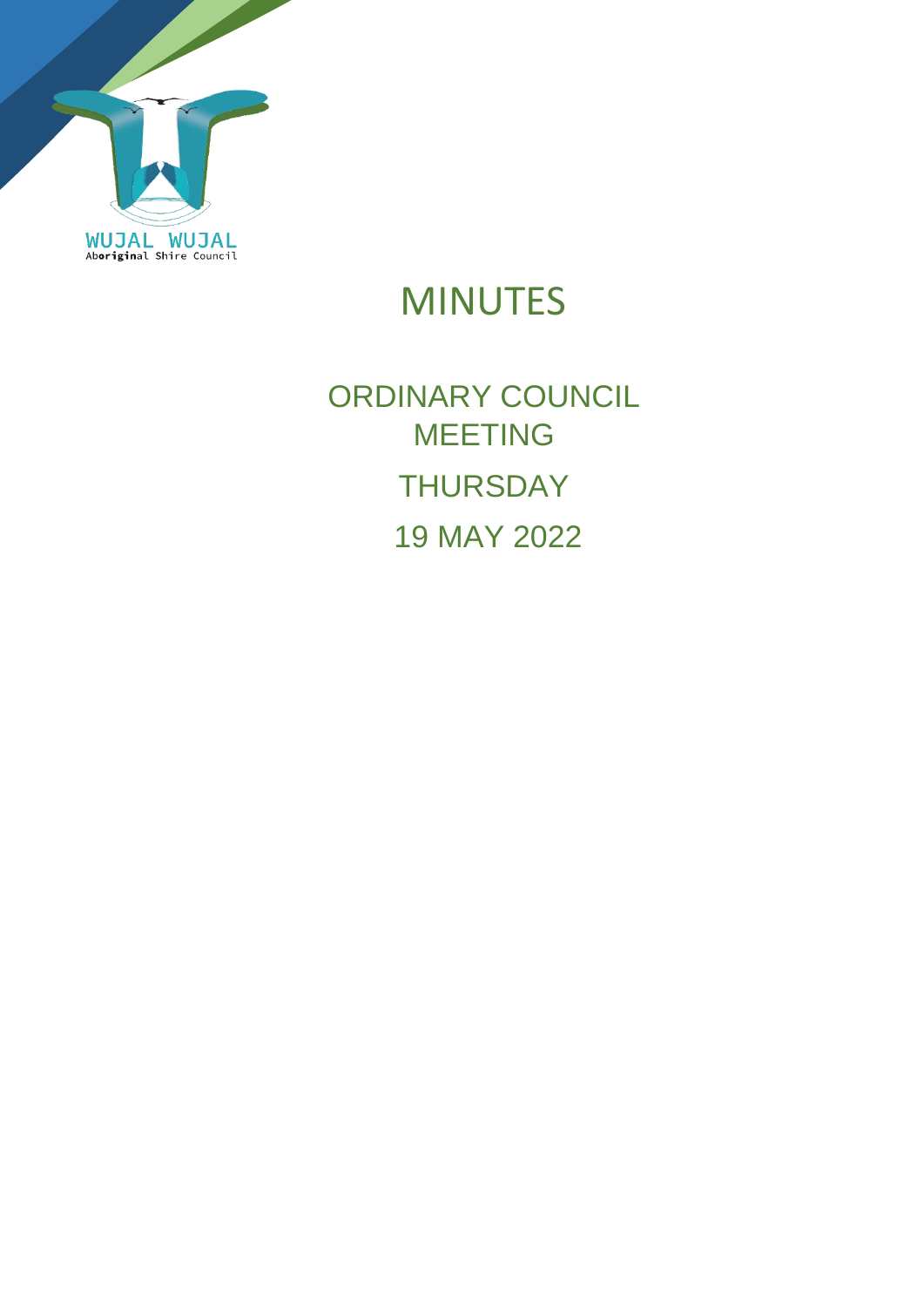

WWASC COUNCILLORS

Councillor Bradley Creek, Mayor Councillor Vincent Tayley, Deputy Mayor Councillor Robert Bloomfield Councillor Regan Kulka Councillor Vanessa Tayley

WWASC holds their Ordinary Council Meetings On the third Thursday of the Month Beginning at 9:00am The attendance of all councillors is requested.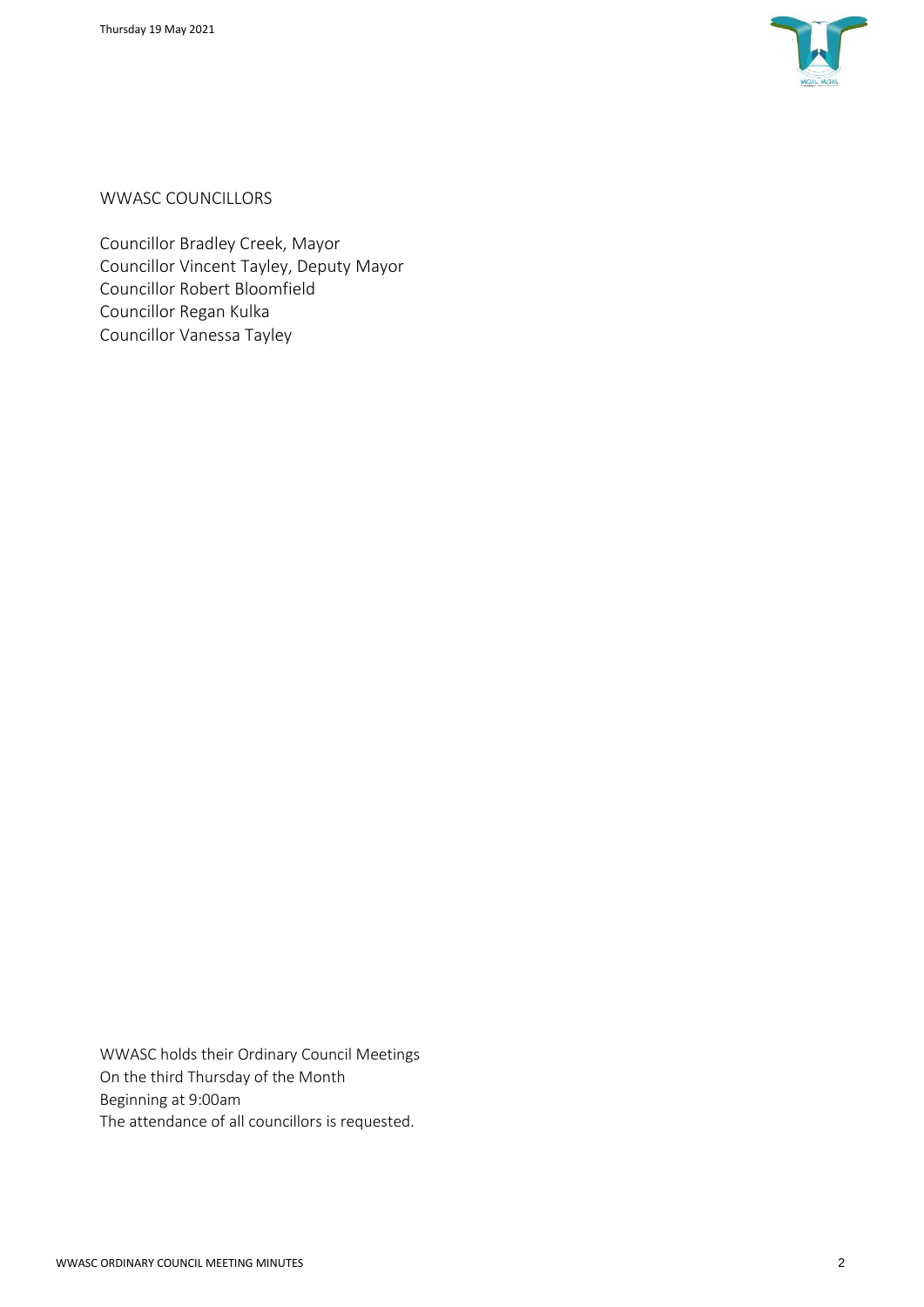## ORDER OF BUSINESS



## 1 WELCOME / MEETING OPENED

2 ATTENDANCE / APOLOGIES

## 3 CONDOLENCES / CONGRATULATIONS

### CONDOLENCES

Hart Family Hopevale Pearson Family Hopevale Winkle Family Tayley/Creek Family Sabatino Family Hammond Island Shaun Family Mossman Wilton Family Andrew Simons Family

#### CONGRATULATIONS

Jo Gowans on her appointment to Manager Corporate and Governance Robert and Robyn Bloomfield on their career with Holy Spirit College

#### 4 COUNCILLOR OBLIGATIONS/DECLARATION OF INTERESTS

Mayor Creek invited those present to use this opportunity to make public any Material Personal Interests and/or Conflicts of Interest (real or perceived) in respect of items in the Agenda.

4.1 Declaration of Prescribed Conflict of Interest (MPI) on any item of business Pursuant to Section 175C of the Local Government Act 2009, no declarations of material personal interests were made during this meeting.

4.2 Declaration of Declarable Conflict of Interest on any item of business Pursuant to Section 175E of the Local Government Act 2009, no declarations of conflict of interests were made during this meeting.

4.3 Register of Interests – Councillors must notify changes within 30 days of the change

#### 5 CONFIRMATION OF PREVIOUS MINUTES

| <b>Resolution:</b> | That the minutes of the Ordinary Council Meeting held 21 April 2022 be<br>confirmed. |             |
|--------------------|--------------------------------------------------------------------------------------|-------------|
| Moved:             | Cr Vincent Tayley                                                                    |             |
| Seconded:          | Cr Regan Kulka                                                                       | Carried 5/5 |
| Decision No:       | 0119052022                                                                           |             |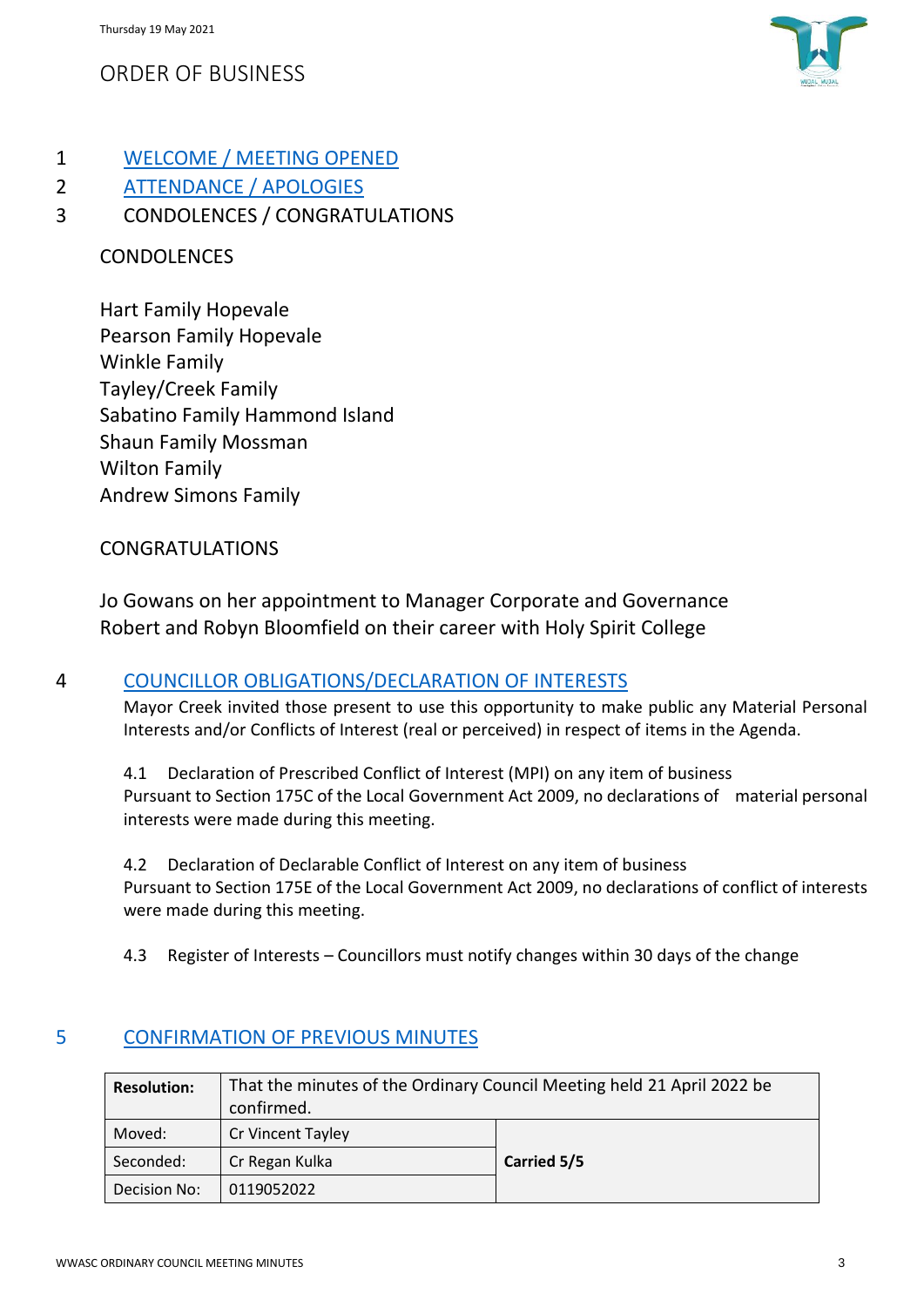

## 6 REPORTS 6.1 Mayor's Report

| <b>Resolution:</b> | That Council endorses the Mayor's monthly report for May 2022 |             |  |
|--------------------|---------------------------------------------------------------|-------------|--|
| Moved:             | Cr Bradley Creek                                              |             |  |
| Seconded:          | <b>Cr Vincent Tayley</b>                                      | Carried 5/5 |  |
| Decision No:       | 0219052022                                                    |             |  |

#### 6.2 Chief Executive Officer's Report

#### **6.2.1 COVID-19 Status Report Noted**

#### **6.2.2 Indigenous Leaders Forum Noted**

#### **6.2.3 Establish Local Thriving Communities Advisory Committee**

| <b>Resolution:</b> | of the Wujal Wujal Local Advisory Committee;<br>Mayor Bradley Creek<br>-<br>Cr Vanessa Tayley<br>-<br>Patrick Nandy Jnr<br>-<br><b>Ethel Winkle</b><br>$\overline{a}$ | That Council Appoint the following advisory committee pursuant to Section 264 of<br>the Local Government Regulation 2012 Wujal Wujal Local Advisory Committee<br>Further Council appointment of the following community members as members |
|--------------------|-----------------------------------------------------------------------------------------------------------------------------------------------------------------------|--------------------------------------------------------------------------------------------------------------------------------------------------------------------------------------------------------------------------------------------|
| Moved:             | Cr Regan Kulka                                                                                                                                                        |                                                                                                                                                                                                                                            |
| Seconded:          | Cr Robert Bloomfield                                                                                                                                                  | Carried 5/5                                                                                                                                                                                                                                |
| Decision No:       | 0319052022                                                                                                                                                            |                                                                                                                                                                                                                                            |

#### **6.2.4 Pama Futures Presentation - the Voice to Parliament - Deferred**

#### **6.2.5 Accommodation Business Model - Discussion**

**6.2.6 TCICA Noted**

#### **6.2.7 Banking Authorisations**

| <b>Resolution:</b> | a. That Council authorises the newly appointed Manager of Corporate and<br>Commercial Services Ms Joanne Gowans be approved to access, sign and<br>authorise transactions on all of Council's bank accounts held at Westpac<br>Banking Corporation and ANZ Bank from the date of her commencement<br>being 16 May 2022. |
|--------------------|-------------------------------------------------------------------------------------------------------------------------------------------------------------------------------------------------------------------------------------------------------------------------------------------------------------------------|
|                    | b. That Council authorises the newly appointed Accounts Payable Officer Ms<br>Angela Morrell be approved to access and create transactions on all of<br>Council's bank accounts held at Westpac Banking Corporation and ANZ<br>Bank from the date of her commencement being 19 April 2022.                              |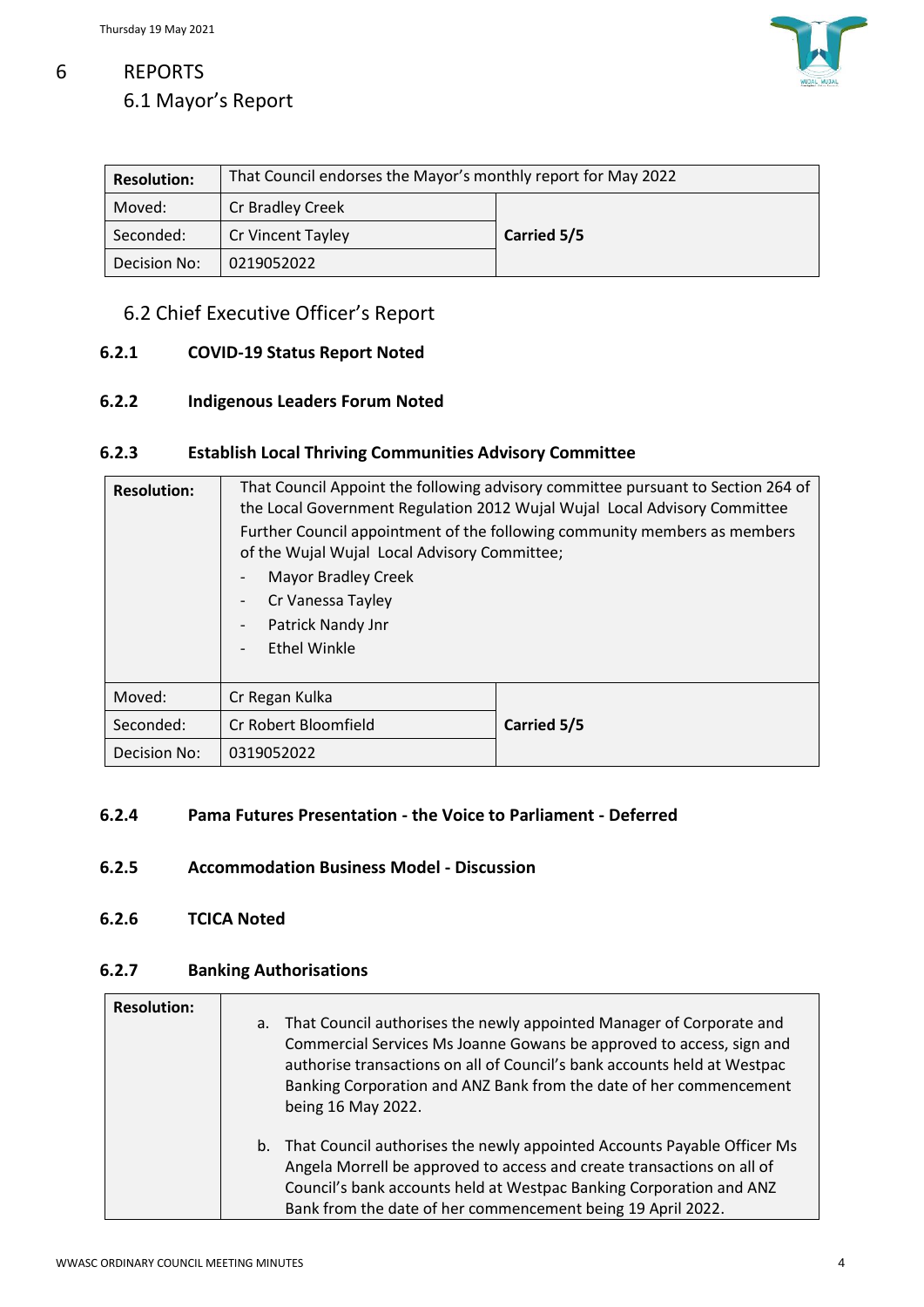$\overline{\phantom{a}}$ 

|              | That Council appoint Stephen Wilton, Chief Executive Officer and Joanne<br>$\mathsf{C}$ .<br>Gowans, Manager Corporate and Governance as authorised signatories for<br>the Westpac Bank Accounts |             |
|--------------|--------------------------------------------------------------------------------------------------------------------------------------------------------------------------------------------------|-------------|
| Moved:       | Cr Vanessa Tayley                                                                                                                                                                                |             |
| Seconded:    | Cr Robert Bloomfield                                                                                                                                                                             | Carried 5/5 |
| Decision No: | 0419052022                                                                                                                                                                                       |             |

| <b>Resolution:</b> | That Council endorses the CEO's monthly report for May 2022 |             |  |
|--------------------|-------------------------------------------------------------|-------------|--|
| Moved:             | Cr Regan Kulka                                              |             |  |
| Seconded:          | Cr Robert Bloomfield                                        | Carried 5/5 |  |
| Decision No:       | 0519052022                                                  |             |  |

#### Financial Controller's Report

| <b>Resolution:</b> | That Council endorses the Financial Controllers monthly update for Mayl 2022 |             |  |
|--------------------|------------------------------------------------------------------------------|-------------|--|
| Moved:             | Cr Vincent Tayley                                                            |             |  |
| Seconded:          | Cr Vanessa Tayley                                                            | Carried 5/5 |  |
| Decision No:       | 0619052022                                                                   |             |  |

#### Morning Tea Break 10.35am – 10.50am

#### 6.4 Director of Finance and Corporate Services Report

| <b>Resolution:</b> | That Council endorses the DF&CS monthly report for May 2022 |             |  |
|--------------------|-------------------------------------------------------------|-------------|--|
| Moved:             | Cr Regan Kulka                                              |             |  |
| Seconded:          | Cr Robert Bloomfield                                        | Carried 5/5 |  |
| Decision No:       | 0719052022                                                  |             |  |

#### 6.5 Director of Works and Building Services Report

| <b>Resolution:</b> | That Council endorses the DW&BS monthly report for May 2022 |             |  |
|--------------------|-------------------------------------------------------------|-------------|--|
| Moved:             | Cr Bradley Creek                                            |             |  |
| Seconded:          | Cr Robert Bloomfield                                        | Carried 5/5 |  |
| Decision No:       | 0819052022                                                  |             |  |

#### 7 CLOSED SESSION

In accordance with S,254J(3)(a) of the Local Government Regulation 2012, Council closed the meeting to the public to discuss the Chief executive Officer's contract.

Procedural Motion: That Council move into closed session

Moved: Cr Bradley Creek Seconded: Cr Vincent Tayley Carried 5/5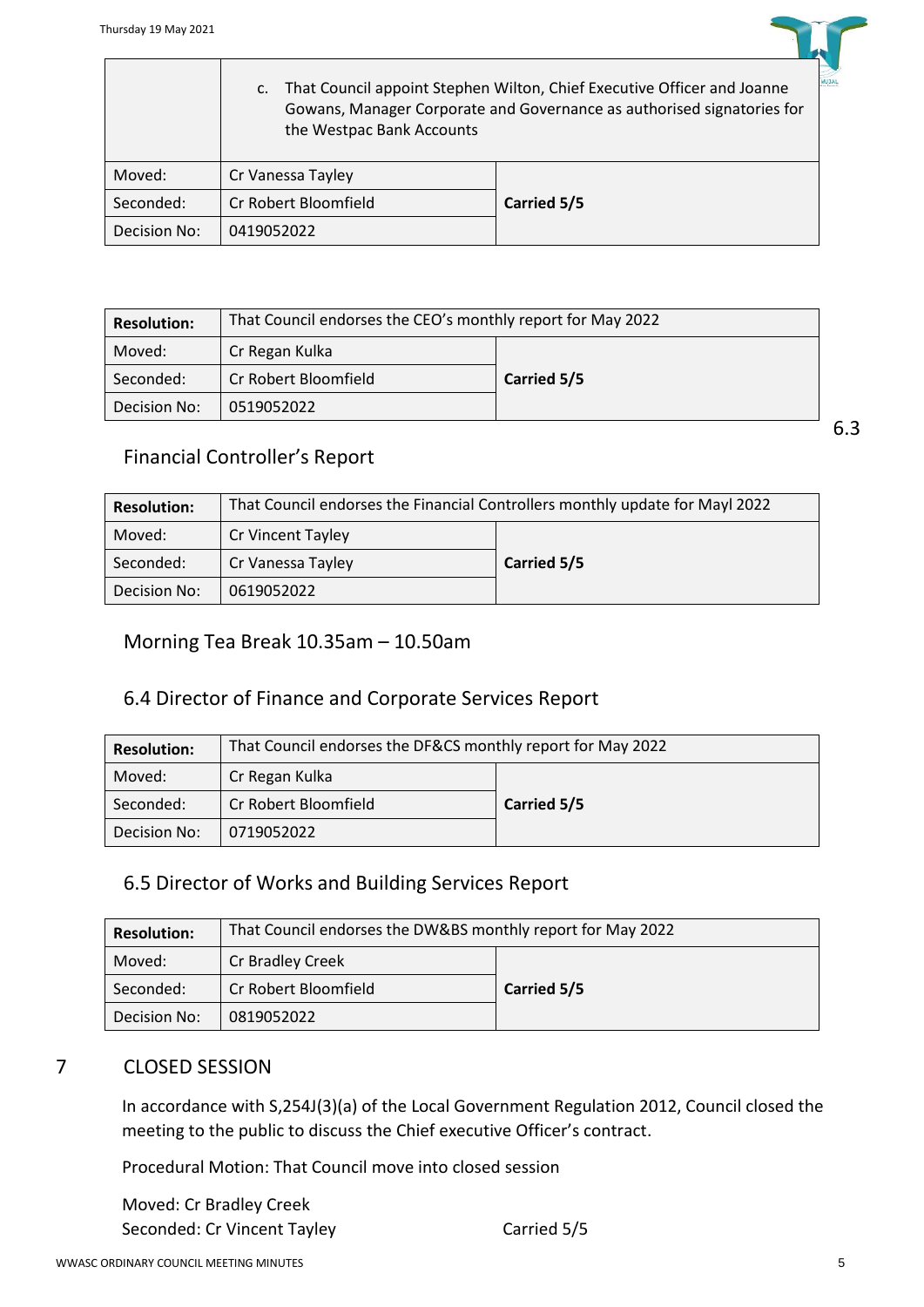

The Council discussed options in relation to the CEOs contract which is due to expire on 30 September 2022

Procedural Motion: That Council move out of closed session

| Moved: Regan Kulka             |             |
|--------------------------------|-------------|
| Seconded: Cr Robert Bloomfield | Carried 5/5 |

| <b>Resolution:</b> | That further to the employment contract between Council and Mr Steve Wilton,<br>Council's Chief Executive Officer in relation to his employment, the Council:-<br>A. advise Mr Wilton that pursuant to clause 6.1 of his contract, the Council<br>proposes to advertise the position of Chief Executive Officer;<br>thank Mr Wilton for his service as CEO and note that the current term of<br>B.<br>his contract expires on 30 September 2022;<br>request the Council's advisor to advise Mr Wilton of Council's decision<br>C.<br>pursuant to section 6.1 of the CEO's Employment Contract; and<br>D. request the Council's advisor to work with the Mayor to prepare a |             |
|--------------------|----------------------------------------------------------------------------------------------------------------------------------------------------------------------------------------------------------------------------------------------------------------------------------------------------------------------------------------------------------------------------------------------------------------------------------------------------------------------------------------------------------------------------------------------------------------------------------------------------------------------------------------------------------------------------|-------------|
|                    | recruitment process for the CEO role and that the Councillors be engaged<br>as part of that process.                                                                                                                                                                                                                                                                                                                                                                                                                                                                                                                                                                       |             |
| Moved:             | Cr Bradley Creek                                                                                                                                                                                                                                                                                                                                                                                                                                                                                                                                                                                                                                                           |             |
| Seconded:          | Cr Vincent Tayley                                                                                                                                                                                                                                                                                                                                                                                                                                                                                                                                                                                                                                                          | Carried 5/5 |
| Decision No:       | 0919052022                                                                                                                                                                                                                                                                                                                                                                                                                                                                                                                                                                                                                                                                 |             |

### 8 GENERAL BUSINESS/LATE ITEMS

| <b>Mayor Creek</b> | Nil                                                                                                                                                                                       |                                                                              |
|--------------------|-------------------------------------------------------------------------------------------------------------------------------------------------------------------------------------------|------------------------------------------------------------------------------|
| Cr Vincent Tayley  | Walkway to MyPathway needs<br>refill - washed out<br>Front gardens at office and<br>square need to be maintained $-$<br>Offcuts need to be removed<br>Boat ramp needs to be kept<br>clean | DWBS will investigate                                                        |
| Cr Kulka           | Leases Café etc<br>Community break ins -<br>Community meeting with all<br>stakeholders                                                                                                    | Draft leases received from<br>solicitor<br>Will arrange with<br>stakeholders |
|                    | <b>Uniforms for Councillors</b>                                                                                                                                                           | CEO to follow up                                                             |
|                    | Weed spraying                                                                                                                                                                             | DWBS will follow up on<br>permitted products                                 |
| Cr Vanessa Tayley  | Cemetery before next weeks<br>funeral                                                                                                                                                     | <b>DWBS</b>                                                                  |